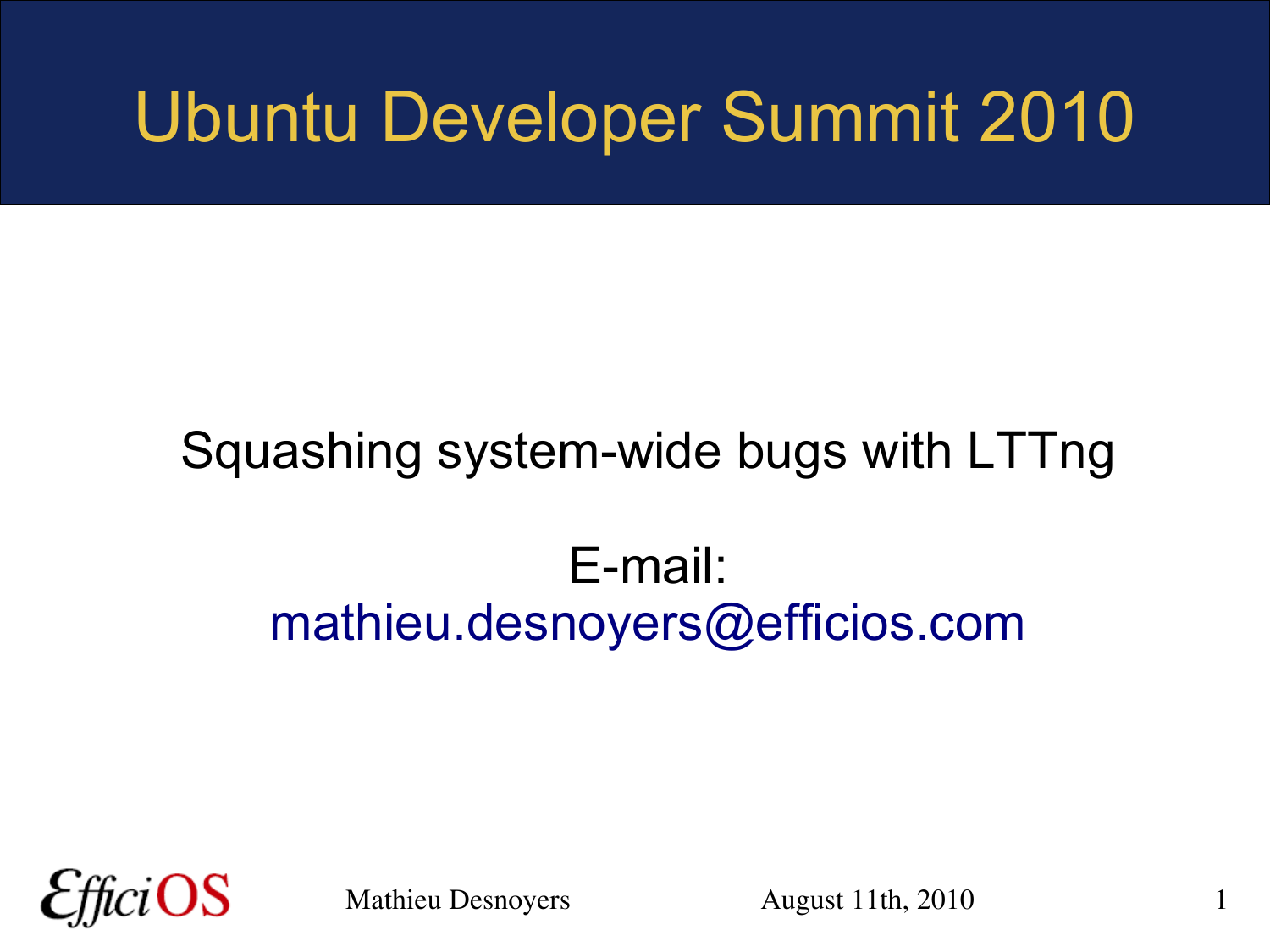## > Presenter

- Mathieu Desnoyers
- EfficiOS Inc.
	- [http://www.efficios.com](http://www.efficios.com/)
- Author/Maintainer of
	- LTTng, LTTV, Userspace RCU

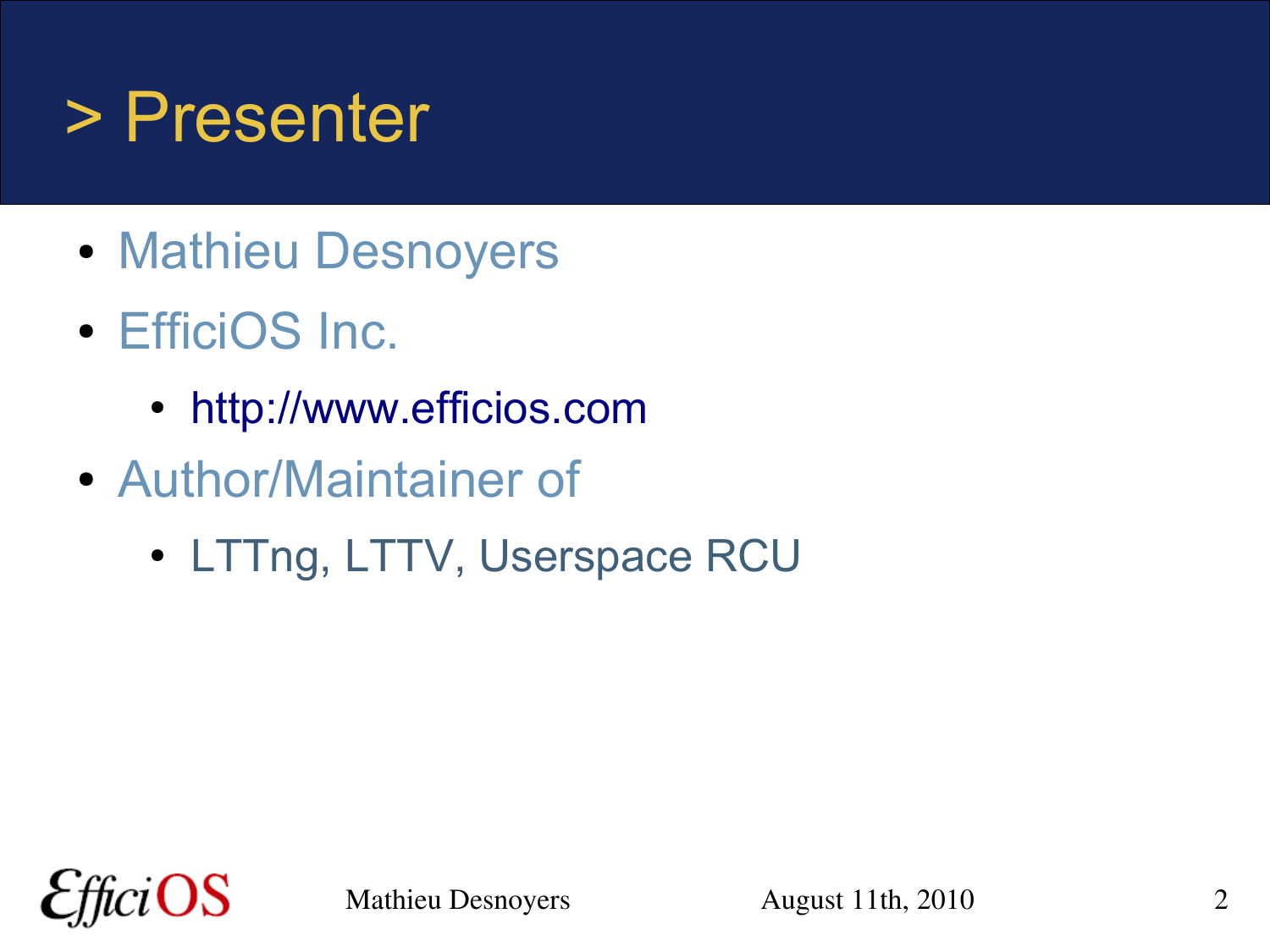# What is LTTng?

- Linux Trace Toolkit Next Generation
- LTTng is a
	- Kernel tracer
	- Userland application/library tracer (UST)
- Provides synchronized kernel-userspace traces
- Very low performance impact

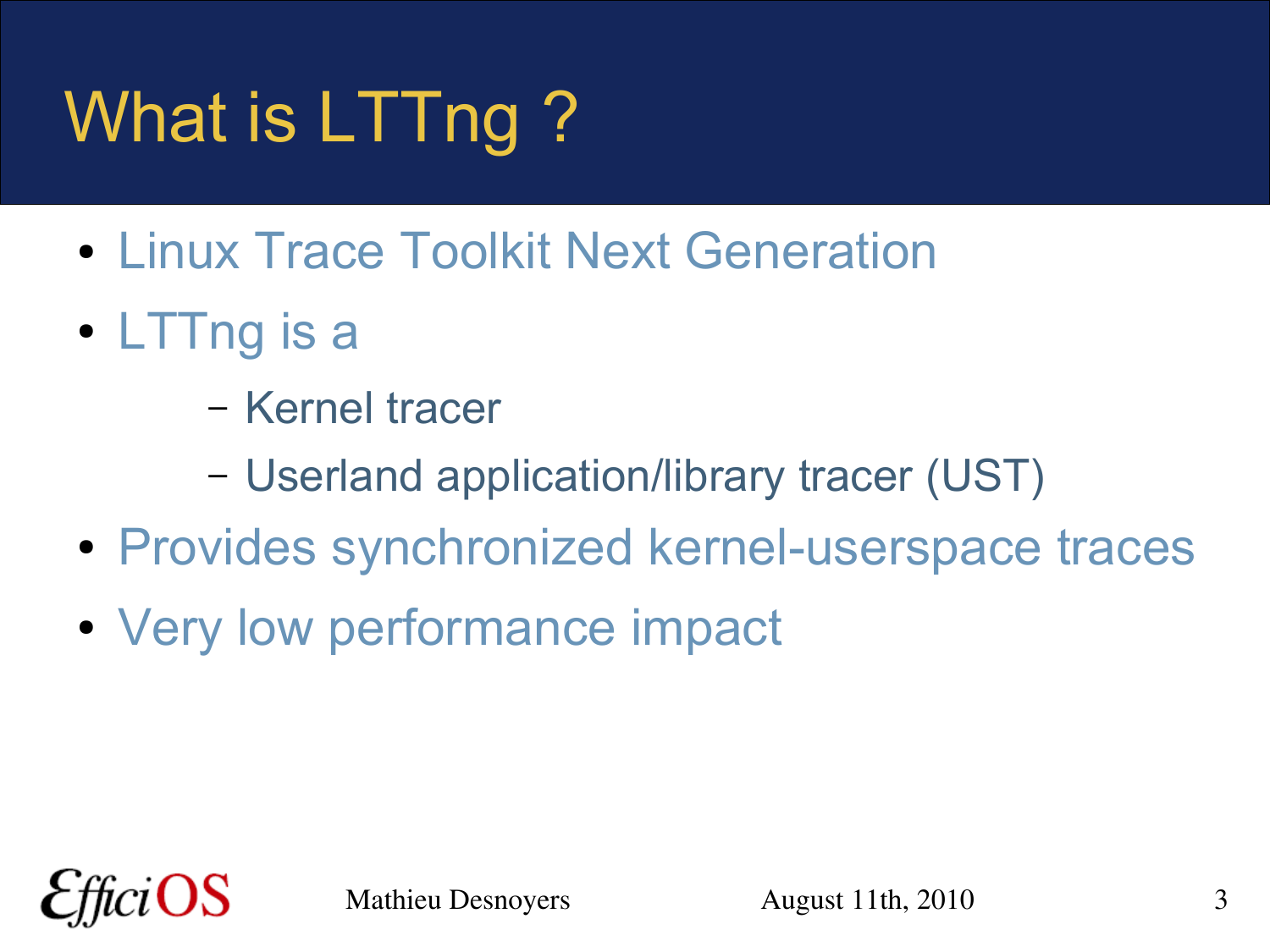# > How is tracing useful to you ?

- Developer
	- Narrow down bug causes
	- Identify performance hogs
- End user
	- Provide more detailed application and kernel crash reports
	- Could be automated if integrated with distribution

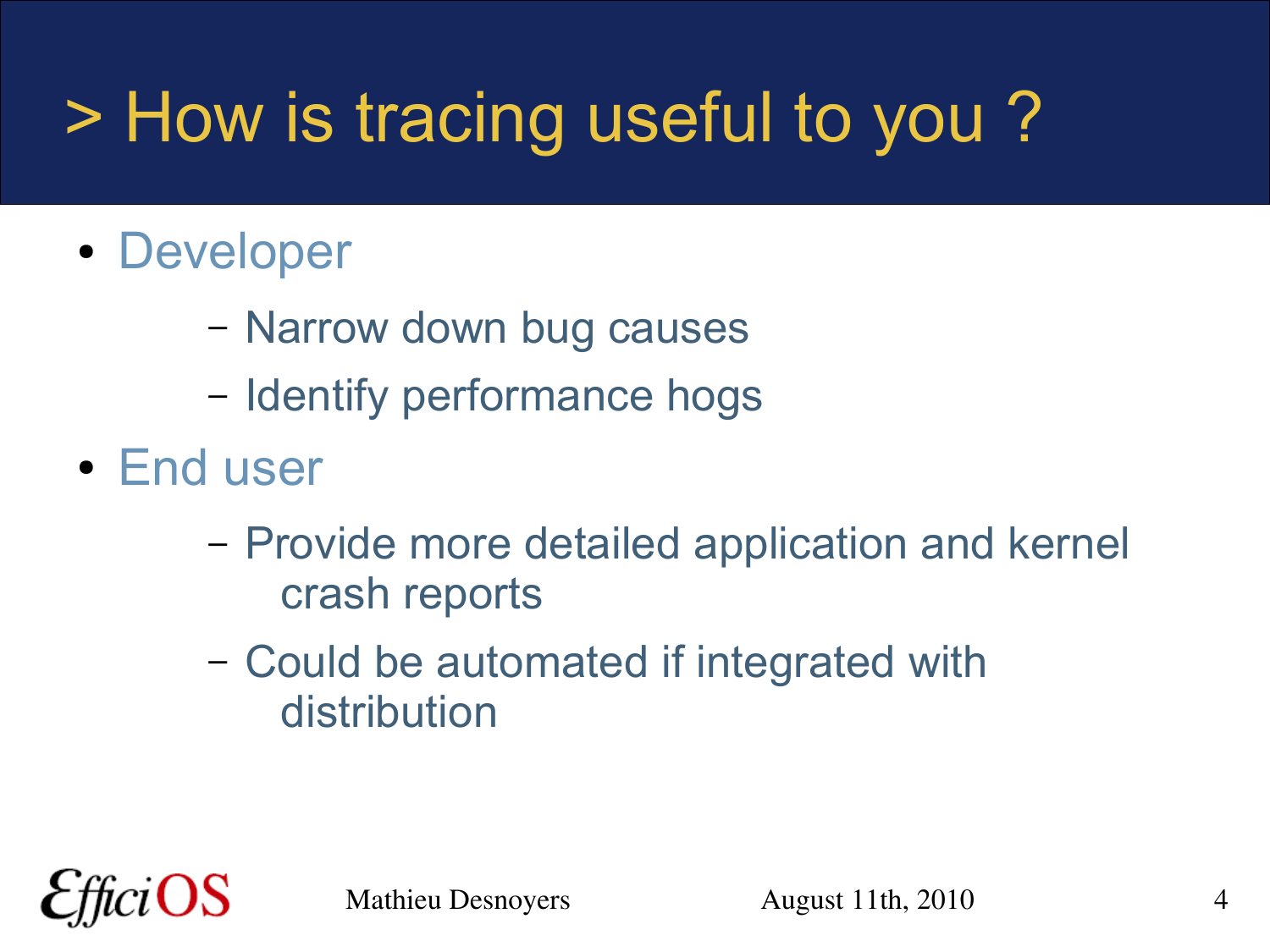Eile View Tools Plugins

#### **AA+-10000001. xx100±x28** Traceset

| 11 acc 3 c L |                                                                             |                           |                   |                                                                 |                                            |                                                                                                                                                      |                                                                                                                                 |  |  |
|--------------|-----------------------------------------------------------------------------|---------------------------|-------------------|-----------------------------------------------------------------|--------------------------------------------|------------------------------------------------------------------------------------------------------------------------------------------------------|---------------------------------------------------------------------------------------------------------------------------------|--|--|
| Resource     |                                                                             | 132s<br>140s<br>171120010 |                   |                                                                 |                                            |                                                                                                                                                      |                                                                                                                                 |  |  |
|              | IRQ 239 [irq 239]<br>IRQ 9 [acpi]<br>SOFTIRQ 1                              |                           |                   |                                                                 |                                            |                                                                                                                                                      |                                                                                                                                 |  |  |
|              | SOFTIRQ 2                                                                   |                           |                   |                                                                 |                                            |                                                                                                                                                      |                                                                                                                                 |  |  |
|              | SOFTIRQ 3                                                                   |                           |                   |                                                                 |                                            |                                                                                                                                                      |                                                                                                                                 |  |  |
|              | SOFTIRQ 4<br>SOFTIRQ 6                                                      |                           |                   |                                                                 |                                            |                                                                                                                                                      |                                                                                                                                 |  |  |
|              | SOFTIRQ 8                                                                   |                           |                   |                                                                 |                                            |                                                                                                                                                      |                                                                                                                                 |  |  |
|              | SOFTIRQ 9                                                                   |                           |                   |                                                                 |                                            |                                                                                                                                                      |                                                                                                                                 |  |  |
|              | Trap 14                                                                     |                           | <b>Q</b> IIII     | $\mathbf{H}$ and $\mathbf{H}$ and $\mathbf{H}$ and $\mathbf{H}$ | $\mathbf{1}$ , $\mathbf{1}$ , $\mathbf{1}$ |                                                                                                                                                      |                                                                                                                                 |  |  |
|              |                                                                             |                           | Brar 132s         |                                                                 |                                            |                                                                                                                                                      |                                                                                                                                 |  |  |
|              | ? Process<br>p tp-fancontrol                                                |                           | 051390030-        |                                                                 |                                            | 140s<br>220000486                                                                                                                                    | 147s<br>$\overline{r}$ $\overline{r}$ $\overline{r}$ $\overline{r}$ $\overline{r}$ $\overline{r}$ $\overline{r}$ $\overline{r}$ |  |  |
|              | tp-fancontrol                                                               |                           |                   |                                                                 |                                            |                                                                                                                                                      |                                                                                                                                 |  |  |
|              | /bin/sleep                                                                  |                           |                   |                                                                 |                                            |                                                                                                                                                      |                                                                                                                                 |  |  |
|              | gnome-panel                                                                 |                           |                   |                                                                 |                                            |                                                                                                                                                      |                                                                                                                                 |  |  |
|              | /usr/lib/iceweasel/firefox-bin                                              |                           |                   |                                                                 |                                            | <b>THE HILL BEE</b><br>.<br>----                                                                                                                     |                                                                                                                                 |  |  |
|              | /usr/bin/which                                                              |                           |                   |                                                                 |                                            |                                                                                                                                                      |                                                                                                                                 |  |  |
|              | /usr/bin/which                                                              |                           |                   |                                                                 |                                            |                                                                                                                                                      |                                                                                                                                 |  |  |
|              | /usr/bin/dirname                                                            |                           |                   |                                                                 |                                            | firefox-bin $\rightarrow$ xulrunner                                                                                                                  |                                                                                                                                 |  |  |
|              | /usr/bin/firefox.real                                                       |                           |                   |                                                                 |                                            |                                                                                                                                                      |                                                                                                                                 |  |  |
|              | /bin/readlink                                                               |                           |                   |                                                                 |                                            |                                                                                                                                                      |                                                                                                                                 |  |  |
|              | luarllih licovungaal lfirafov, hin<br>Tracefile<br>$\mathbf{\hat{v}}$ Trace |                           | CPUID Event       | Time (s)                                                        | Time (ns)                                  | PID Event Description                                                                                                                                |                                                                                                                                 |  |  |
|              | /tmp/trace1 kernel                                                          | 0                         | timer update time | 134                                                             | 705966837 0                                | kernel.timer update time: 134.705966837 (/tmp/trace1/kernel 0), 0, 0, swapper, , 0, 0x0, SY!                                                         |                                                                                                                                 |  |  |
|              | /tmp/trace1 kernel                                                          | O                         | irq_entry         | 134                                                             | 705967922 0                                | kernel.irq_entry: 134.705967922 (/tmp/trace1/kernel_0), 0, 0, swapper, , 0, 0x0, IRQ { ip = 32                                                       |                                                                                                                                 |  |  |
|              | /tmp/trace1 kernel                                                          | 0                         | softirq raise     | 134                                                             | 705972142 0                                | kernel.softirq raise: 134.705972142 (/tmp/trace1/kernel 0), 0, 0, swapper, , 0, 0x0, IRQ { soft                                                      |                                                                                                                                 |  |  |
|              | /tmp/trace1 kernel                                                          | 0                         | irq_exit          | 134                                                             | 705972446 0                                | kernel.irq_exit: 134.705972446 (/tmp/trace1/kernel_0), 0, 0, swapper, , 0, 0x0, SYSCALL { har                                                        |                                                                                                                                 |  |  |
|              | /tmp/trace1 kernel                                                          | 0                         | softirq_entry     | 134                                                             | 705972790 0                                | kernel.softirq entry: 134.705972790 (/tmp/trace1/kernel 0), 0, 0, swapper, , 0, 0x0, SOFTIRQ                                                         |                                                                                                                                 |  |  |
|              | /tmp/trace1 kernel                                                          |                           | sched_try_wakeup  | 134                                                             | 705974028 0                                | kernel.sched_try_wakeup: 134.705974028 (/tmp/trace1/kernel_0), 0, 0, swapper, , 0, 0x0, SOF                                                          |                                                                                                                                 |  |  |
|              | /tmp/trace1 kernel                                                          |                           | timer_set         | 134                                                             | 705975763 0                                | kernel.timer_set: 134.705975763 (/tmp/trace1/kernel_0), 0, 0, swapper, , 0, 0x0, SOFTIRQ { e                                                         |                                                                                                                                 |  |  |
|              | /tmp/trace1 kernel                                                          | 0                         | sched_try_wakeup  | 134                                                             | 705976393 0                                | kernel.sched_try_wakeup: 134.705976393 (/tmp/trace1/kernel_0), 0, 0, swapper, , 0, 0x0, SOF                                                          |                                                                                                                                 |  |  |
|              | /tmp/trace1 kernel                                                          | O                         | softirg exit      | 134                                                             | 705977636 0                                | kernel.softirq exit: 134.705977636 (/tmp/trace1/kernel_0), 0, 0, swapper, , 0, 0x0, SYSCALL {                                                        |                                                                                                                                 |  |  |
|              | /tmn/trace1 kernel                                                          | U                         | sched schedule    | 134                                                             | 705980424 141                              | kernel sched schedule: 134 705980424 (/tmn/trace1/kernel 0) 141 141 kblockd/0 - 2 0x0                                                                |                                                                                                                                 |  |  |
|              |                                                                             |                           |                   |                                                                 |                                            | lime Frame_start:  132 - s 861438040 - ns end: 147 - s 616562932 - ns Time Interval: 14 - - s 755124892 - ns<br>Current Time: 134 ÷ s 705828651 ÷ ns | $\blacktriangleright$ $\blacktriangleright$                                                                                     |  |  |
|              |                                                                             |                           |                   |                                                                 |                                            |                                                                                                                                                      |                                                                                                                                 |  |  |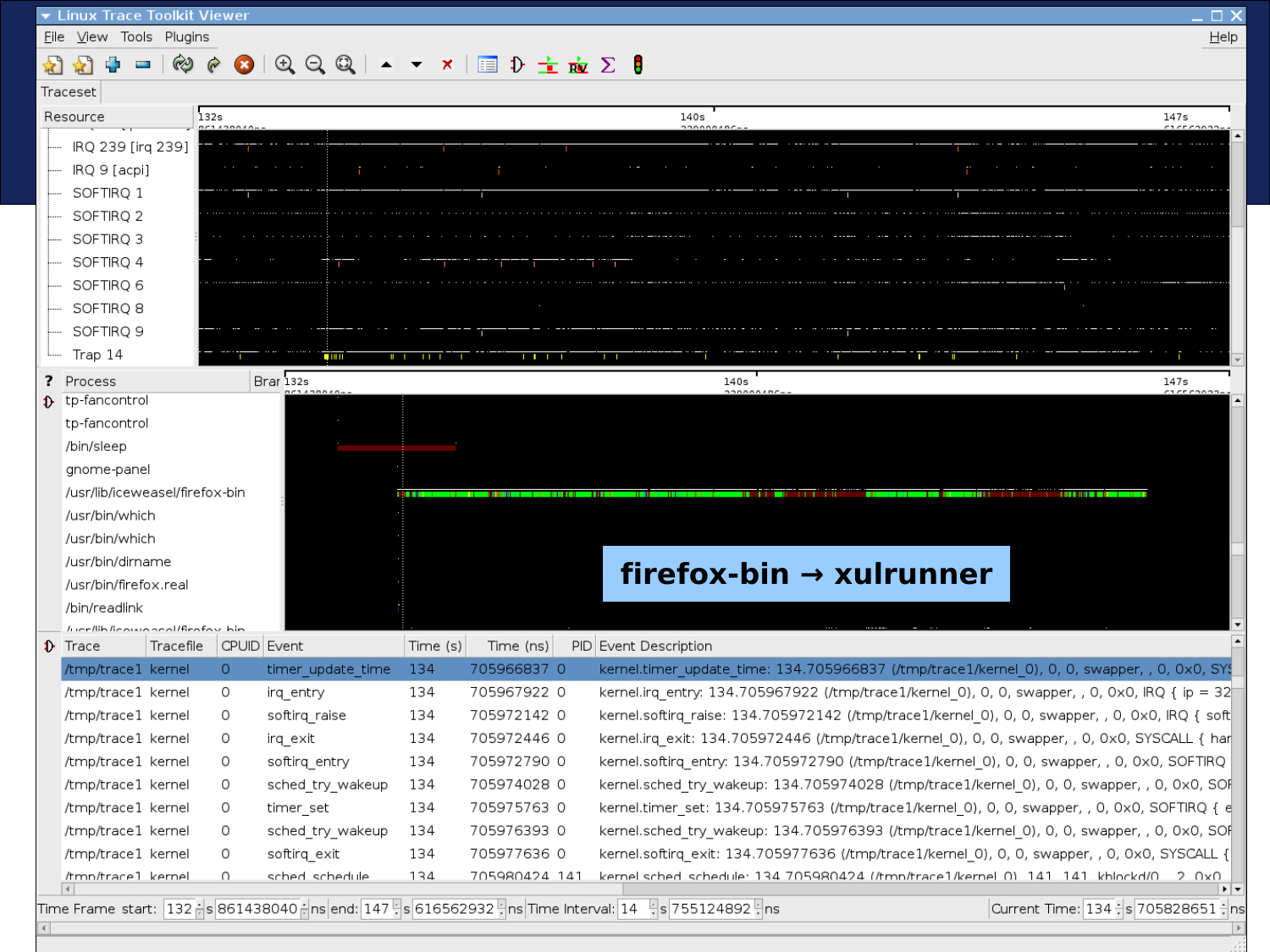Eile View Tools Plugins

 $\overline{\bullet}$ 

#### $= | \otimes \circ \mathbf{O} | \odot \odot \odot \mathbf{O} | - - \times | \equiv \mathbf{D} \pm \mathbf{N} \Sigma |$ 内

|  | Traceset                       |           |         |                  |                       |           |  |                                                                                                                |  |
|--|--------------------------------|-----------|---------|------------------|-----------------------|-----------|--|----------------------------------------------------------------------------------------------------------------|--|
|  | <b>Brar</b> 134s<br>? Process  |           |         |                  | 134s<br>134s<br>52255 |           |  |                                                                                                                |  |
|  | $\mathbf{D}$ swapper           |           |         |                  |                       |           |  | mm                                                                                                             |  |
|  | kblockd/0                      |           |         |                  |                       |           |  |                                                                                                                |  |
|  | kondemand/0                    |           |         |                  |                       |           |  |                                                                                                                |  |
|  | ifplugd                        |           |         |                  |                       |           |  |                                                                                                                |  |
|  | Xorg                           |           |         |                  | <b>THE BEA</b>        |           |  |                                                                                                                |  |
|  | gnome-settings-                |           |         |                  |                       |           |  |                                                                                                                |  |
|  | metacity                       |           |         |                  | n mar an              |           |  |                                                                                                                |  |
|  | gnome-panel                    |           |         | mm i             | m                     |           |  |                                                                                                                |  |
|  | notification-da                |           |         |                  |                       |           |  |                                                                                                                |  |
|  | gnome-panel                    |           |         | <b>The State</b> |                       |           |  |                                                                                                                |  |
|  | /usr/lib/iceweasel/firefox-bin |           |         |                  |                       |           |  | <b>BUILDER</b><br>.                                                                                            |  |
|  | /usr/bin/which                 |           |         |                  |                       |           |  |                                                                                                                |  |
|  | /usr/bin/which                 |           |         |                  |                       |           |  |                                                                                                                |  |
|  | /usr/bin/dirname               |           |         |                  |                       |           |  |                                                                                                                |  |
|  | /usr/bin/firefox.real          |           |         |                  |                       |           |  |                                                                                                                |  |
|  | /bin/readlink                  |           |         |                  |                       |           |  |                                                                                                                |  |
|  | $\mathbf{\hat{v}}$ Trace       | Tracefile |         | CPUID Event      | Time (s)              | Time (ns) |  | PID Event Description                                                                                          |  |
|  | /tmp/trace1 kernel             |           | $\circ$ | syscall entry    | 134                   |           |  | 626117769 4929 kernel.syscall entry: 134.626117769 (/tmp/trace1/kernel 0), 4929, 4929, /usr/bin/firefox, , 492 |  |
|  | /tmp/trace1 kernel             |           | O       | syscall exit     | 134                   |           |  | 626119192 4929 kernel.syscall_exit: 134.626119192 (/tmp/trace1/kernel_0), 4929, 4929, /usr/bin/firefox, , 4928 |  |
|  | /tmp/trace1 kernel             |           | 0       | syscall entry    | 134                   |           |  | 626127372 4929 kernel.syscall entry: 134.626127372 (/tmp/trace1/kernel 0), 4929, 4929, /usr/bin/firefox, , 492 |  |
|  | /tmp/trace1 kernel             |           | 0       | syscall_exit     | 134                   |           |  | 626128074 4929 kernel.syscall_exit: 134.626128074 (/tmp/trace1/kernel_0), 4929, 4929, /usr/bin/firefox, , 4926 |  |
|  | /tmp/trace1 kernel             |           | 0       | page_fault_entry | 134                   |           |  | 626128635 4929 kernel.page fault entry: 134.626128635 (/tmp/trace1/kernel 0), 4929, 4929, /usr/bin/firefox, ,  |  |
|  | /tmp/trace1 kernel             |           | 0       | page_fault_exit  | 134                   |           |  | 626130649 4929 kernel.page fault exit: 134.626130649 (/tmp/trace1/kernel 0), 4929, 4929, /usr/bin/firefox, , 4 |  |
|  | /tmp/trace1 kernel             |           | 0       | syscall_entry    | 134                   |           |  | 626135334 4929 kernel.syscall_entry: 134.626135334 (/tmp/trace1/kernel_0), 4929, 4929, /usr/bin/firefox, , 492 |  |
|  | /tmp/trace1 kernel             |           | 0       | syscall_exit     | 134                   |           |  | 626135809 4929 kernel.syscall exit: 134.626135809 (/tmp/trace1/kernel 0), 4929, 4929, /usr/bin/firefox, , 4928 |  |
|  | /tmp/trace1 kernel             |           | 0       | page fault entry | 134                   |           |  | 626136332 4929 kernel.page_fault_entry: 134.626136332 (/tmp/trace1/kernel_0), 4929, 4929, /usr/bin/firefox, ,  |  |
|  | /tmp/trace1 kernel             |           | O       | page_fault_exit  | 134                   |           |  | 626138038 4929 kernel.page fault exit: 134.626138038 (/tmp/trace1/kernel 0), 4929, 4929, /usr/bin/firefox, , 4 |  |
|  | /tmp/trace1 kernel             |           | O       | page_fault_entry | 134                   |           |  | 626140805 4929 kernel.page fault entry: 134.626140805 (/tmp/trace1/kernel 0), 4929, 4929, /usr/bin/firefox, ,  |  |
|  | /tmp/trace1 kernel             |           | O       | page_fault_exit  | 134                   |           |  | 626141307 4929 kernel.page fault exit: 134.626141307 (/tmp/trace1/kernel 0), 4929, 4929, /usr/bin/firefox, , 4 |  |
|  | /tmp/trace1 kernel             |           | 0       | syscall entry    | 134                   |           |  | 626142717 4929 kernel.syscall entry: 134.626142717 (/tmp/trace1/kernel 0), 4929, 4929, /usr/bin/firefox, , 492 |  |
|  | /tmp/trace1 kernel             |           | O       | syscall_exit     | 134                   |           |  | 626143431 4929 kernel.syscall exit: 134.626143431 (/tmp/trace1/kernel 0), 4929, 4929, /usr/bin/firefox, , 4926 |  |
|  | /tmp/trace1 kernel             |           | 0       | page fault entry | 134                   |           |  | ,626144021 4929 kernel.page fault entry: 134.626144021 (/tmp/trace1/kernel 0), 4929, 4929, /usr/bin/firefox, 6 |  |
|  | $\left  \cdot \right $         |           |         |                  |                       |           |  |                                                                                                                |  |

Mathieu Desnoyers August 1124 ÷ 1126 2025 - 121 ± 121 ± 121 ± 121 ± 121 ± 121 ± 121 ± 121 ± 121 ± 121 ± 121 ± 121 ± 12<br>Time Frame start: 134 ÷ 1260251222 ÷ ns end: 134 ÷ 126069825 ÷ ns Time Interval: 0

 $\overline{\phantom{a}}$ 

 $\Box$   $\times$  $He$ lp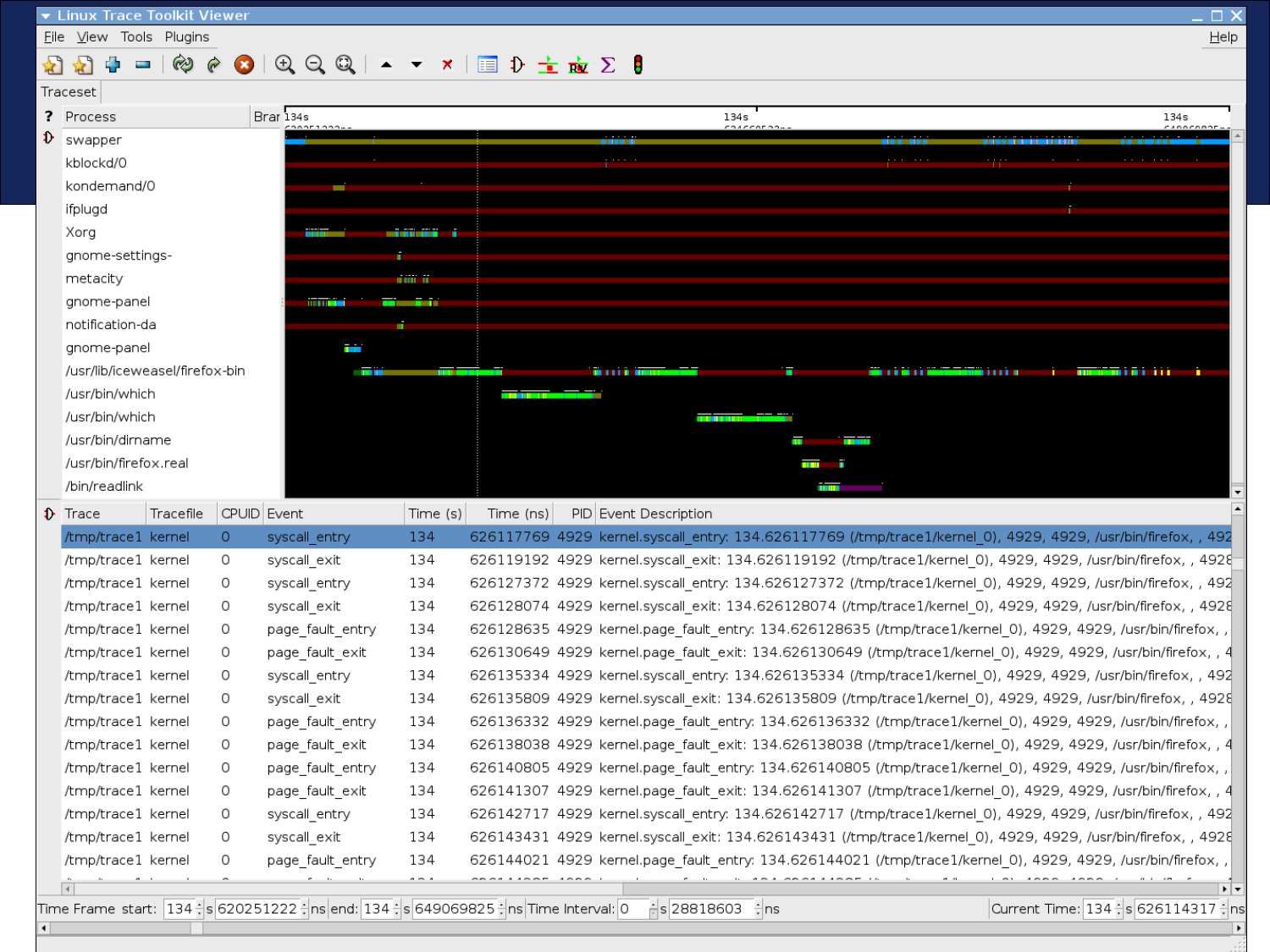### > Text-based mode, filtering example

 $\bullet$  compudi@compumobile:  $\sim$ /local/bin

File Edit View Terminal Help

compudj@compumobile:~/local/bin\$ ./lttv -m textDump -e "state.pid=4929&event.name=fs.open" -t /traces/trace1 |head -n 15 Trace set contains 1 traces

| fs.open: 134.622638711 (/traces/trace1/fs_0), 4929, 4929, gnome-panel, , 4928, 0x0, SYSCALL { fd = 29, filename = "/proc/<br>self/fd" } |  |
|-----------------------------------------------------------------------------------------------------------------------------------------|--|
| fs.open: 134.622783466 (/traces/trace1/fs_0), 4929, 4929, gnome-panel, , 4928, 0x0, SYSCALL { fd = 29, filename = "/dev/n<br>ull" }     |  |
| fs.open: 134.625092483 (/traces/trace1/fs_0), 4929, 4929, /usr/bin/firefox, , 4928, 0x0, SYSCALL { fd = 3, filename = "/e               |  |
| tc/ld.so.cache"                                                                                                                         |  |
| fs.open: 134.625120094 (/traces/trace1/fs_0), 4929, 4929, /usr/bin/firefox, , 4928, 0x0, SYSCALL { fd = 3, filename = "/l               |  |
| $ib/libncurses so.5"$ }                                                                                                                 |  |
| fs.open: 134.625168232 (/traces/trace1/fs_0), 4929, 4929, /usr/bin/firefox, , 4928, 0x0, SYSCALL { fd = 3, filename = "/l               |  |
| $ib/i686/cmov/libdl so.2"$ }                                                                                                            |  |
| fs.open: 134.625203622 (/traces/trace1/fs_0), 4929, 4929, /usr/bin/firefox, , 4928, 0x0, SYSCALL { fd = 3, filename = "/l               |  |
| $ib/i686/cmov/libe$ .so.6" }                                                                                                            |  |
| fs.open: 134.625628479 (/traces/trace1/fs_0), 4929, 4929, /usr/bin/firefox, , 4928, 0x0, SYSCALL { fd = -6, filename = "/               |  |
| $dev/tty"$ }                                                                                                                            |  |
| fs.open: 134.625684640 (/traces/trace1/fs_0), 4929, 4929, /usr/bin/firefox, , 4928, 0x0, SYSCALL { fd = 3, filename = "/u               |  |
| sr/lib/locale/locale-archive" }                                                                                                         |  |
| fs.open: 134.625740732 (/traces/trace1/fs_0), 4929, 4929, /usr/bin/firefox, , 4928, 0x0, SYSCALL { fd = 3, filename = "/u               |  |
| sr/lib/locale/locale-archive" }                                                                                                         |  |
| fs.open: 134.625835844 (/traces/trace1/fs_0), 4929, 4929, /usr/bin/firefox, , 4928, 0x0, SYSCALL { fd = 3, filename = "/p               |  |
| $roc/meminfo"$ }                                                                                                                        |  |
| fs.open: 134.626053763 (/traces/trace1/fs_0), 4929, 4929, /usr/bin/firefox, , 4928, 0x0, SYSCALL { fd = 3, filename = "/u               |  |
| $sr/lib/gconv/gconv-modelles cache"$ }                                                                                                  |  |
| fs.open: 134.626650096 (/traces/trace1/fs_0), 4929, 4929, /usr/bin/firefox, , 4928, 0x0, SYSCALL { fd = 3, filename = "/u               |  |
| sr/bin/firefox"                                                                                                                         |  |
| fs.open: 134.631100446 (/traces/trace1/fs_0), 4929, 4929, /usr/bin/firefox.real, , 4928, 0x0, SYSCALL { fd = 3, filename                |  |
| $=$ "/etc/ld.so.cache" }                                                                                                                |  |
| compudi@compumobile:~/local/bin\$                                                                                                       |  |

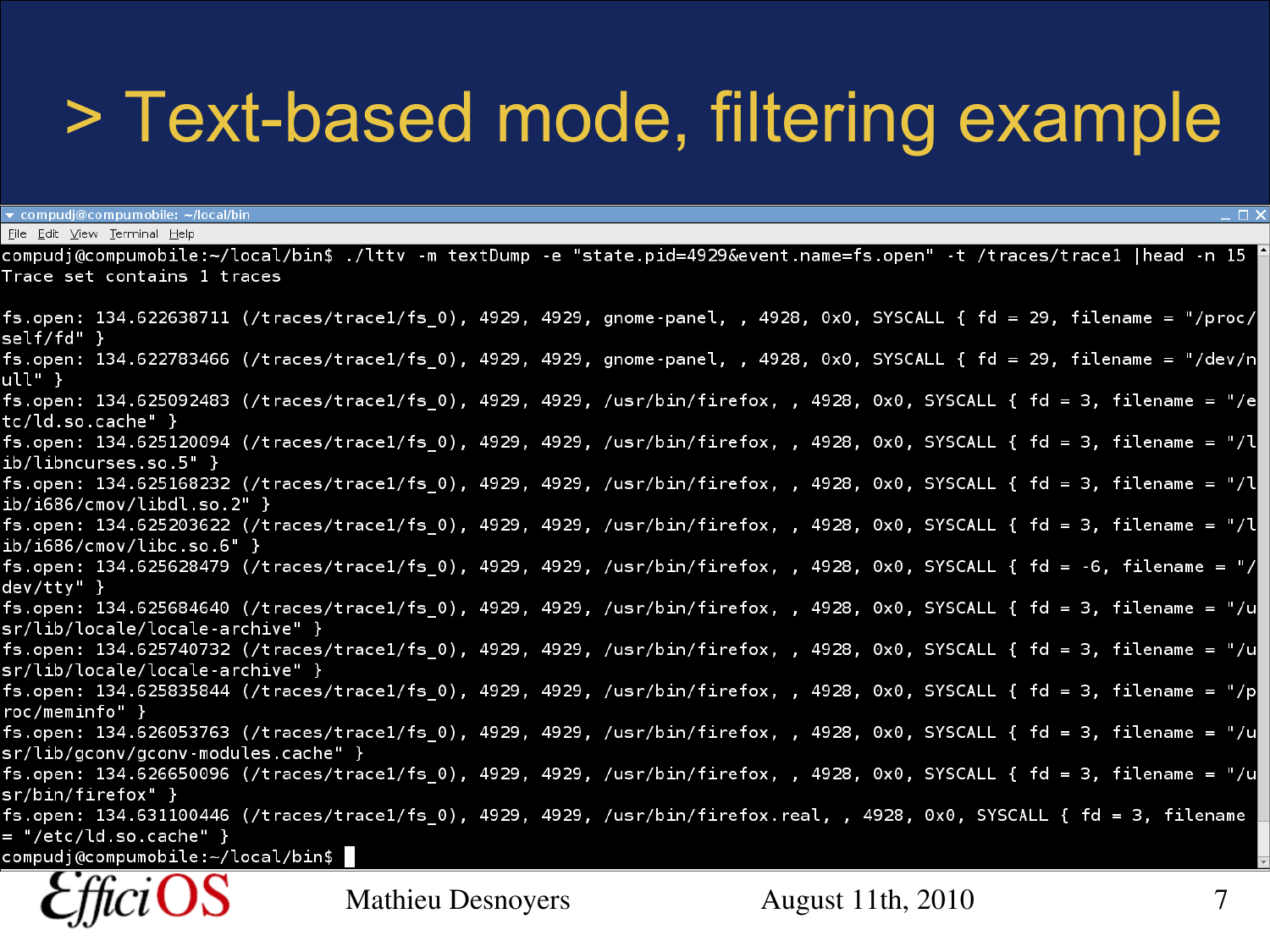# > Typical tracing workflow

- Given a reproducible problem
- Gather trace (high level at first)
- Analyze (narrow down the problem source)
- Add instrumentation (e.g. anchor identifying the problem) if needed
- Rince, repeat

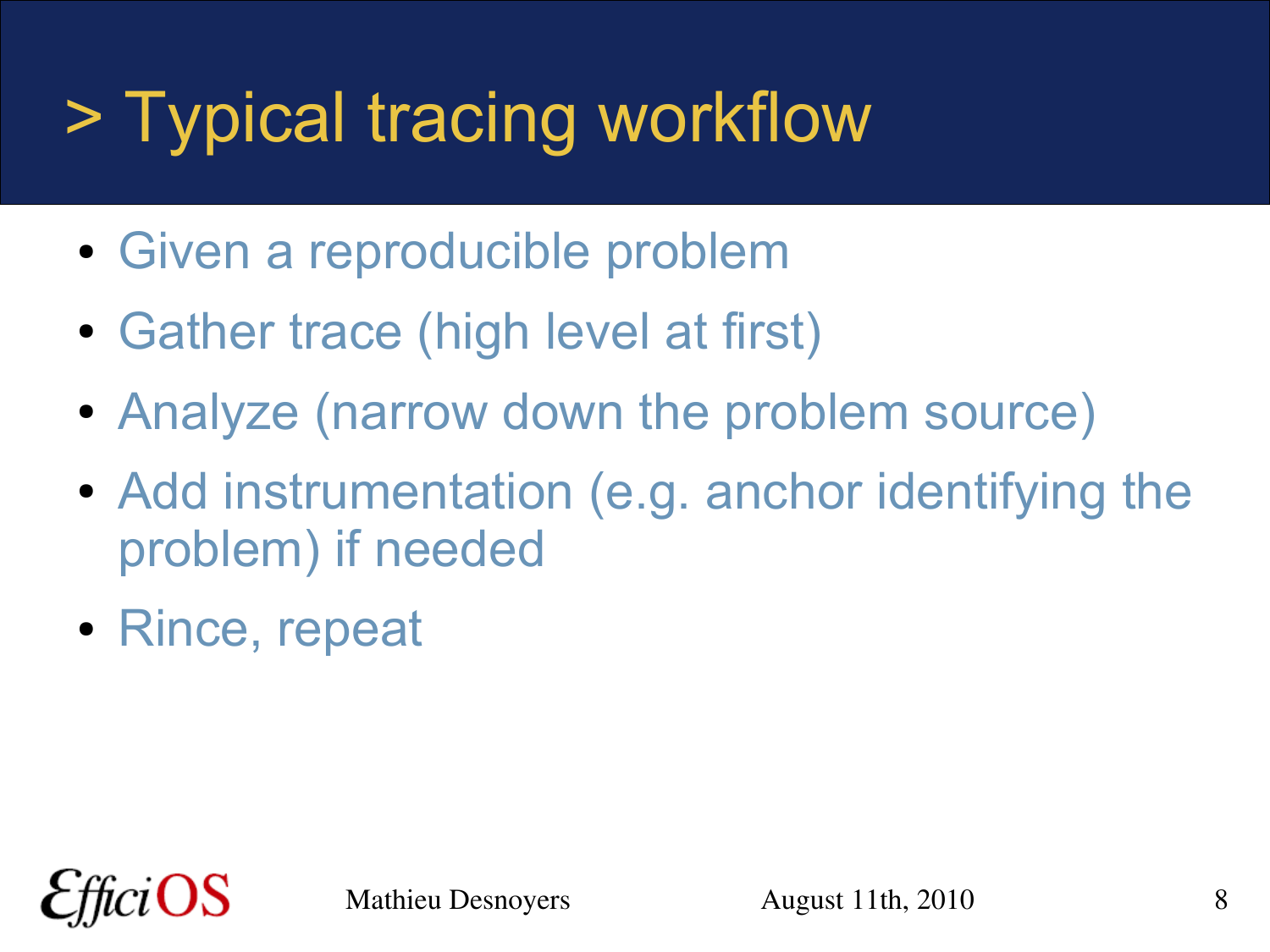## > War stories

- HAL driver debugging
- Linux scheduler latency identification
- Application slowdown due to distributed file system cache size issues
- Identify callers of "sync()" and "fdatasync()"
- Identify bugs in the kernel VM

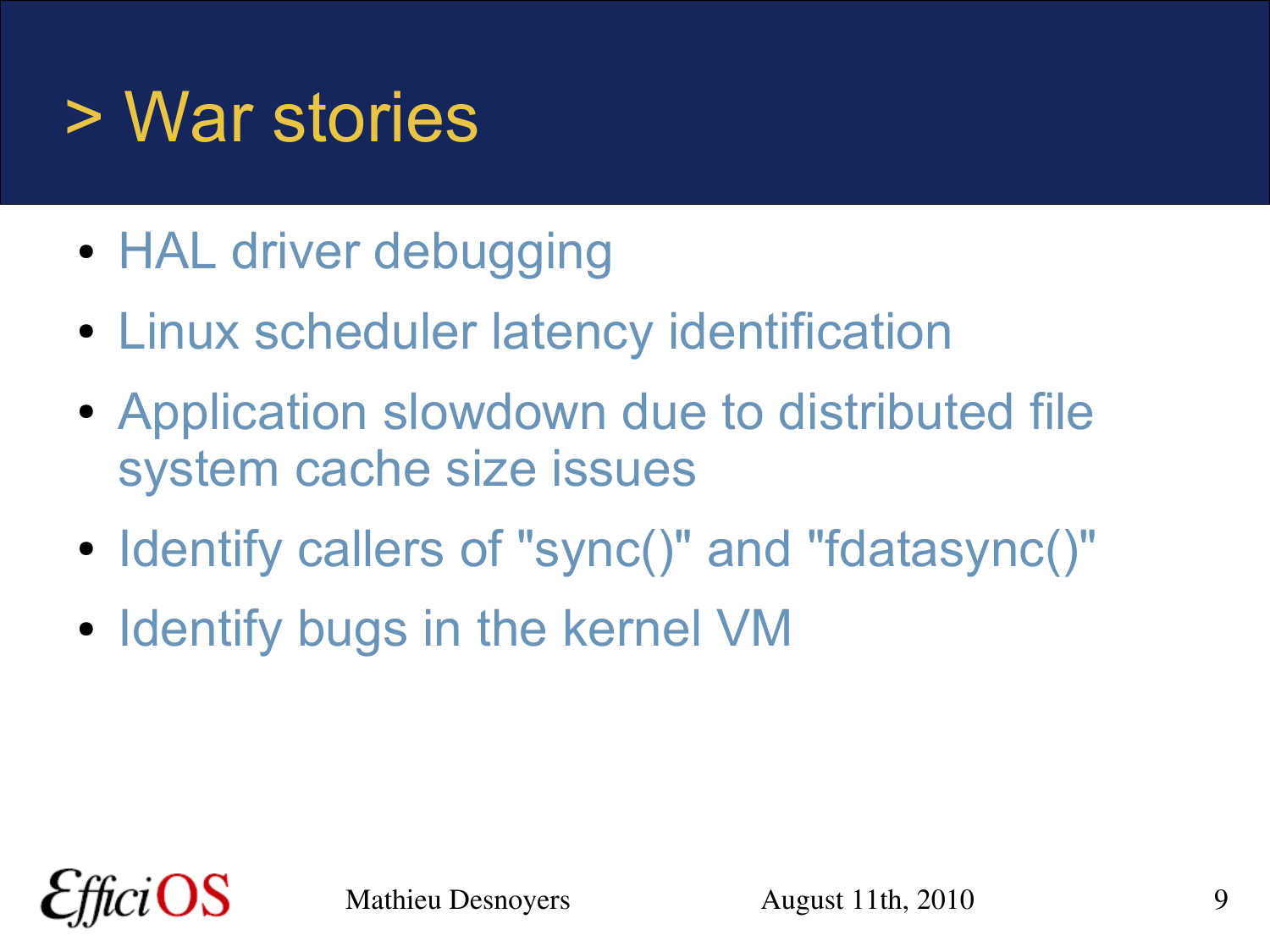## > Availability

- Ubuntu: PPA packages available, for both kernel and user-space tracing
	- <https://launchpad.net/~lttng/+archive/ppa>
	- [http://lttng.org](http://lttng.org/)
- Embedded distributions (WindRiver, STLinux, Montavista, ...)
- Projects using UST
	- Qemu/KVM is currently instrumented with UST
	- MariaDB instrumentation (upcoming)